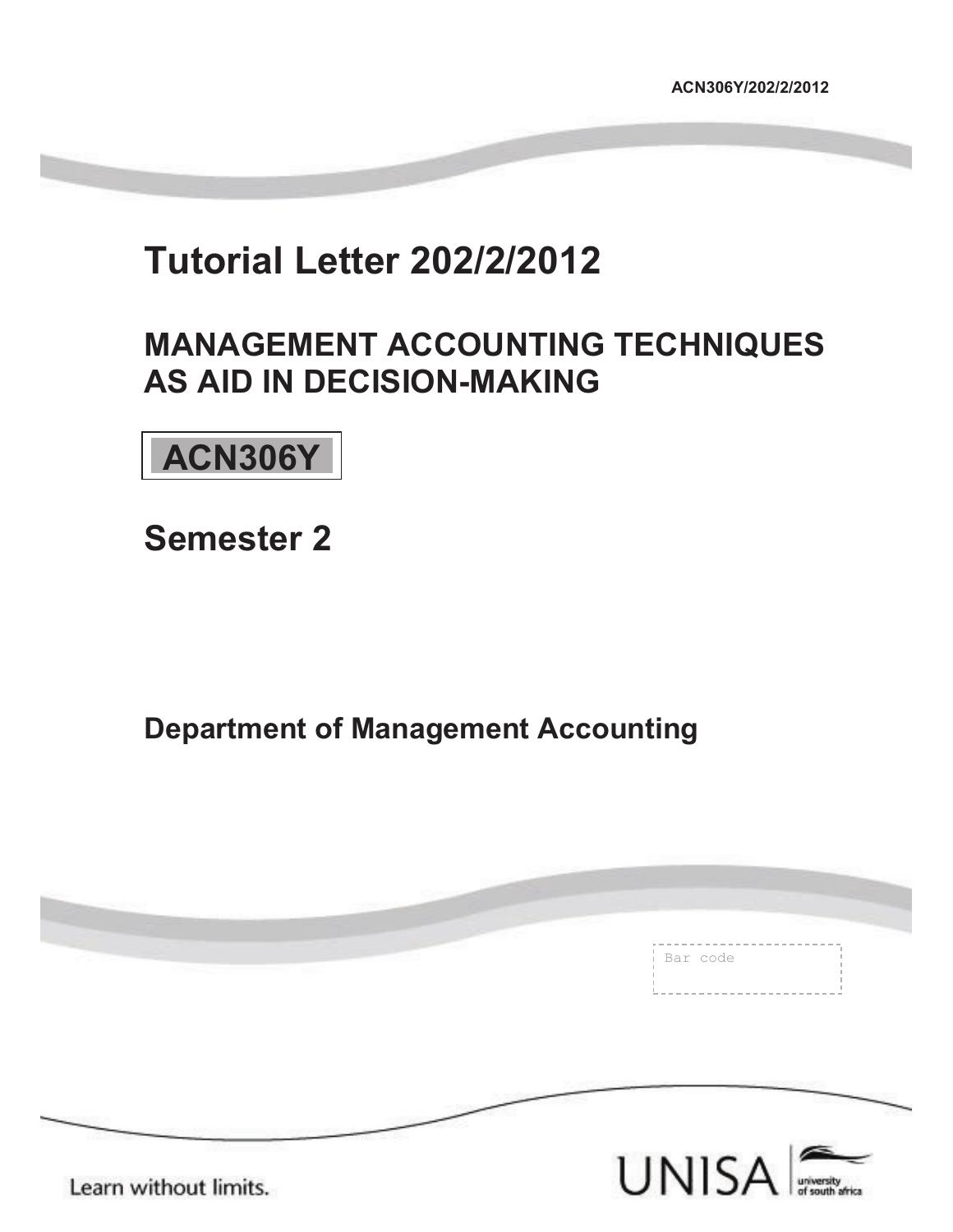### Dear Student

Enclosed please find the solution in respect of assignment 02/2012. It is in your own interest to work through the suggested solution in conjunction with the assignment and your own answer.

#### With kind regards

|               | <b>Telephone number</b> | Room number | E-mail                    |
|---------------|-------------------------|-------------|---------------------------|
| Mr MD Pienaar | 012 429 8844            | $1 - 40$    |                           |
| Mr J Moolman  | 012 429 2194            | $1 - 08$    |                           |
| Mrs P R Berry | 012 429 4415            | $1 - 37$    | ACN306Y-12-S2@unisa.ac.za |
| Mrs A M Raath | 012 429 4490            | $1 - 39$    |                           |

**LECTURERS: ACN306Y**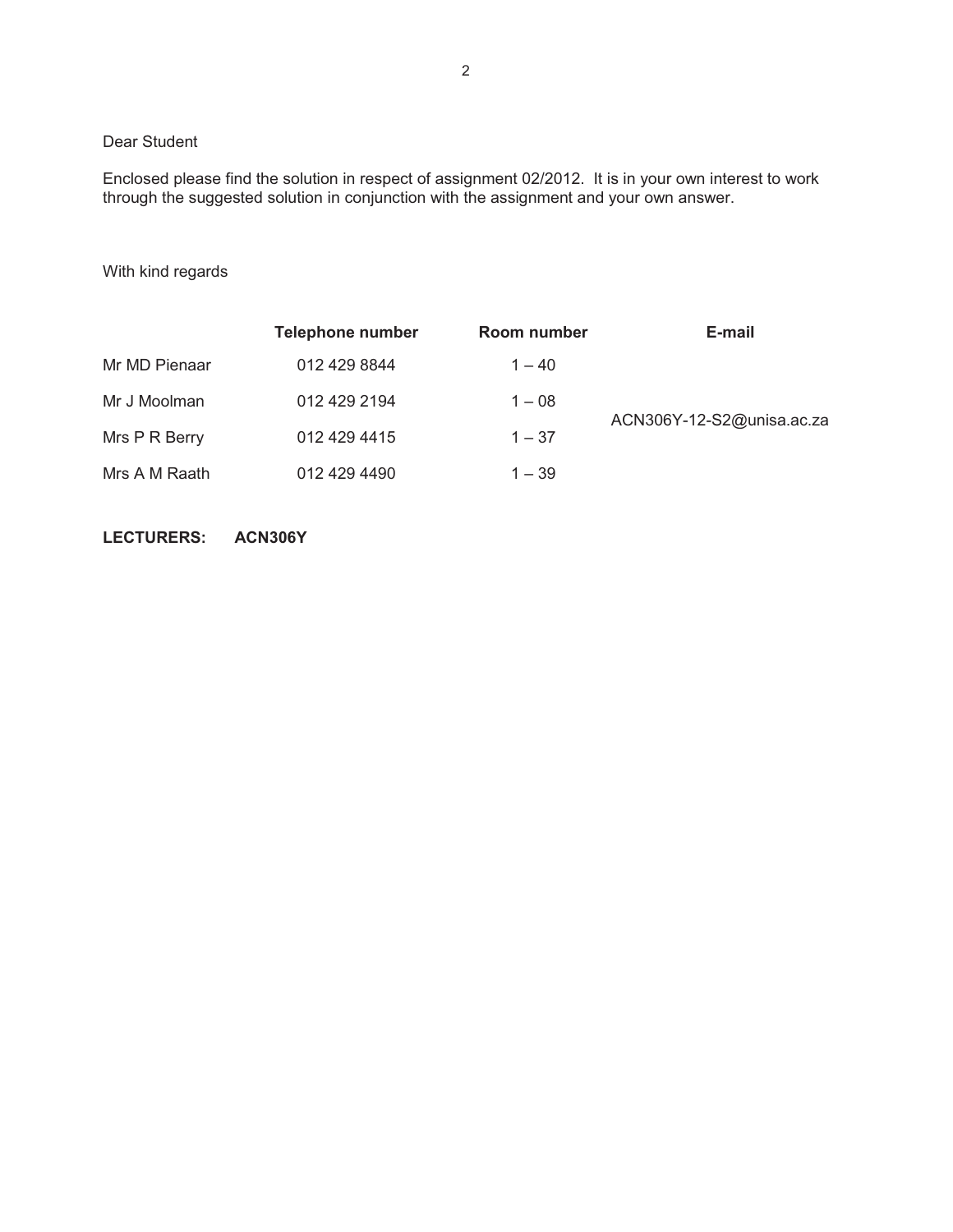#### **QUESTION 1**

### **STONEHENGE CONSTRUCTION**

#### **Calculation of the expected duration of activity A→B:**

| Estimated time | $=$ $-$ | $(1 x$ optimistic) + $(4 x$ most likely) + $(1 x$ pessimistic) |
|----------------|---------|----------------------------------------------------------------|
|                |         |                                                                |
|                | $=$     | $8 + (4 \times 9) + 16$                                        |
|                |         |                                                                |
|                | $=$     | 10 days                                                        |

Option (2) is therefore correct.

# **QUESTION 2**

# **STONEHENGE CONSTRUCTION**

#### Calculation of the latest starting time for activity  $D \rightarrow F$ :

LST = Critical route – longest route from the beginning of the activity to the end of the project

 $= 37 - (10 + 9)$  $=$  18 days

Option (4) is therefore correct

## **QUESTION 3**

#### **STONEHENGE CONSTRUCTION**

*Acceleration schedule* 

|                    | <b>Routes</b> |             |               | <b>Additional</b> | <b>Saving in</b> | <b>Net</b>         |                 |
|--------------------|---------------|-------------|---------------|-------------------|------------------|--------------------|-----------------|
|                    | <b>ABG</b>    | <b>ACEG</b> | <b>ACFG</b>   | <b>ADFG</b>       | direct           | fixed costs        | savings         |
|                    |               |             |               |                   | costs            |                    |                 |
| Normal time:       | 25            | 37          | 36            | 35                |                  |                    |                 |
| Reduce EG by 1 day |               | (1)         |               |                   | R3 500           | R <sub>5</sub> 000 | R1 500          |
|                    | 25            | 36          | 36            | 35                |                  |                    |                 |
| Reduce AC by 1 day |               | '1)         | (1)           |                   | R4 980           | R <sub>5</sub> 000 | R <sub>20</sub> |
|                    | 25            | 35          | 35            | 35                | R 4 980 +        |                    |                 |
| Reduce AC by 1 day |               | (1)         | (1)           |                   | R 3 280          | R <sub>5</sub> 000 | (R3260)         |
| Reduce FG by 1 day |               |             | $^{\prime}$ 1 | (1)               |                  |                    |                 |

The minimum duration is 35 days.

Option (3) is therefore correct.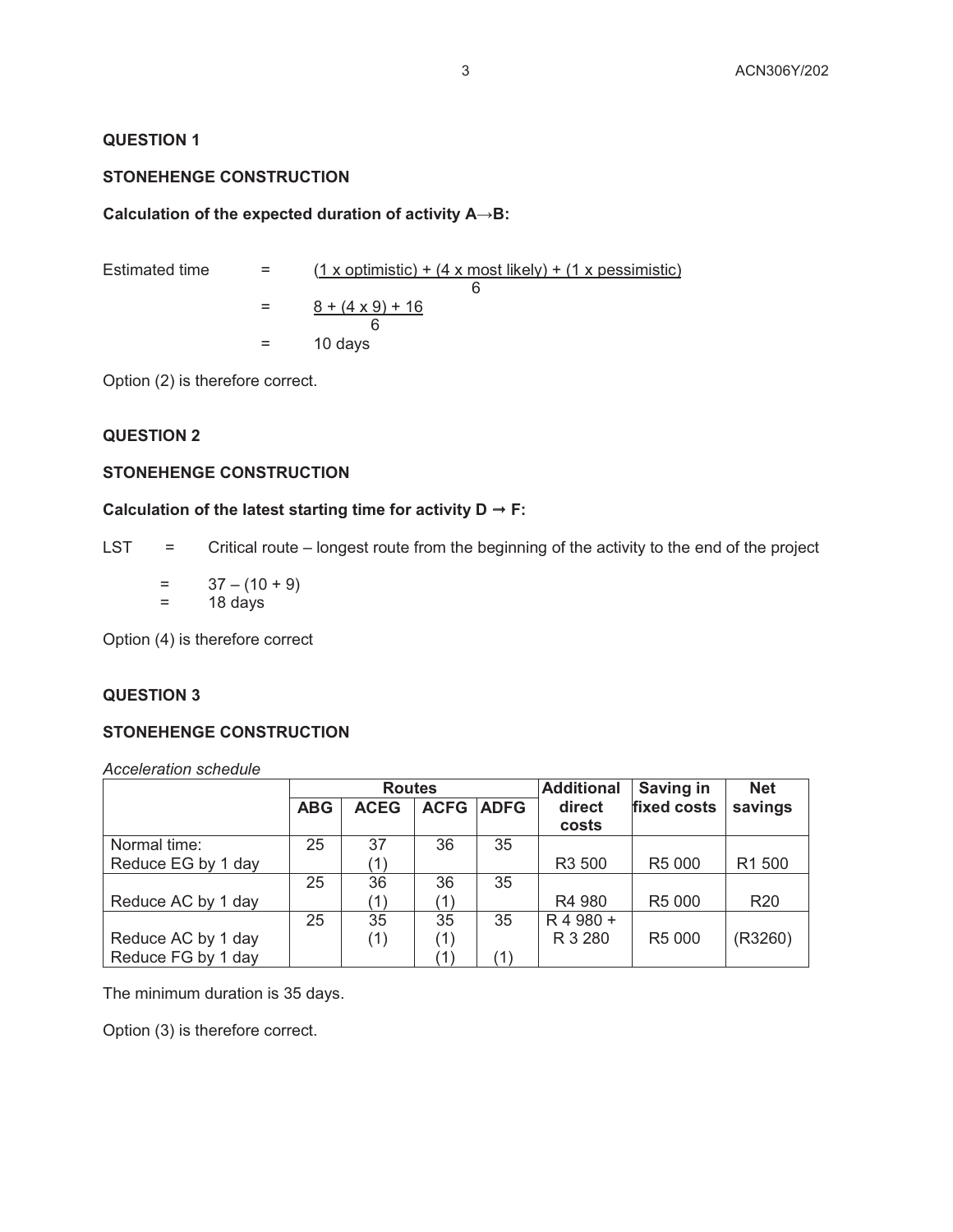# **QUESTION 4**

#### **SANDINO MANUFACTURING**

# **Calculation of the expected profit of the new product line:**

| R182 500 | Expected future profit | $=$ $-$ | $[(R300 000 x 0,20) + (R170 000 x 0,65) + (R80 000 x 0,15)]$<br>$(R60 000 + R110 500 + R12 000)$ |
|----------|------------------------|---------|--------------------------------------------------------------------------------------------------|
|----------|------------------------|---------|--------------------------------------------------------------------------------------------------|

Option (2) is therefore correct

#### **QUESTION 5**

#### **SANDRA STONE**

#### **Calculation of conditional profit/loss for a successful campaign for a medium factory:**

- = Expected income cost of advertising campaign
- $=$  R260 000 R25 000
- $=$  R235 000

Option (3) is correct.

#### **QUESTION 6**

#### **SANDRA STONE**

#### **Calculation of the expected net profit/loss for a large factory:**

| SUCCESS:        | $R350000 - R60000 =$    | R <sub>290</sub> 000 |
|-----------------|-------------------------|----------------------|
| <b>FAILURE:</b> | $(R50 000) - R60 000 =$ | (R110000)            |

EXPECTED PROFIT:

 $(R290 000 X 0,90)$  +  $(R110 000 X 0,10)$  = R250 000

Option (1) is therefore correct.

#### **QUESTION 7**

#### **Calculation of marginal income per unit for Granite Ltd:**

| Selling price |                                                                                 | R<br>30,00                    |
|---------------|---------------------------------------------------------------------------------|-------------------------------|
|               | Less: Variable costs<br>Direct materials<br>Direct labour<br>Variable overheads | 10,50<br>4,00<br>2,50<br>4,00 |
|               | Marginal income                                                                 | 19.50                         |